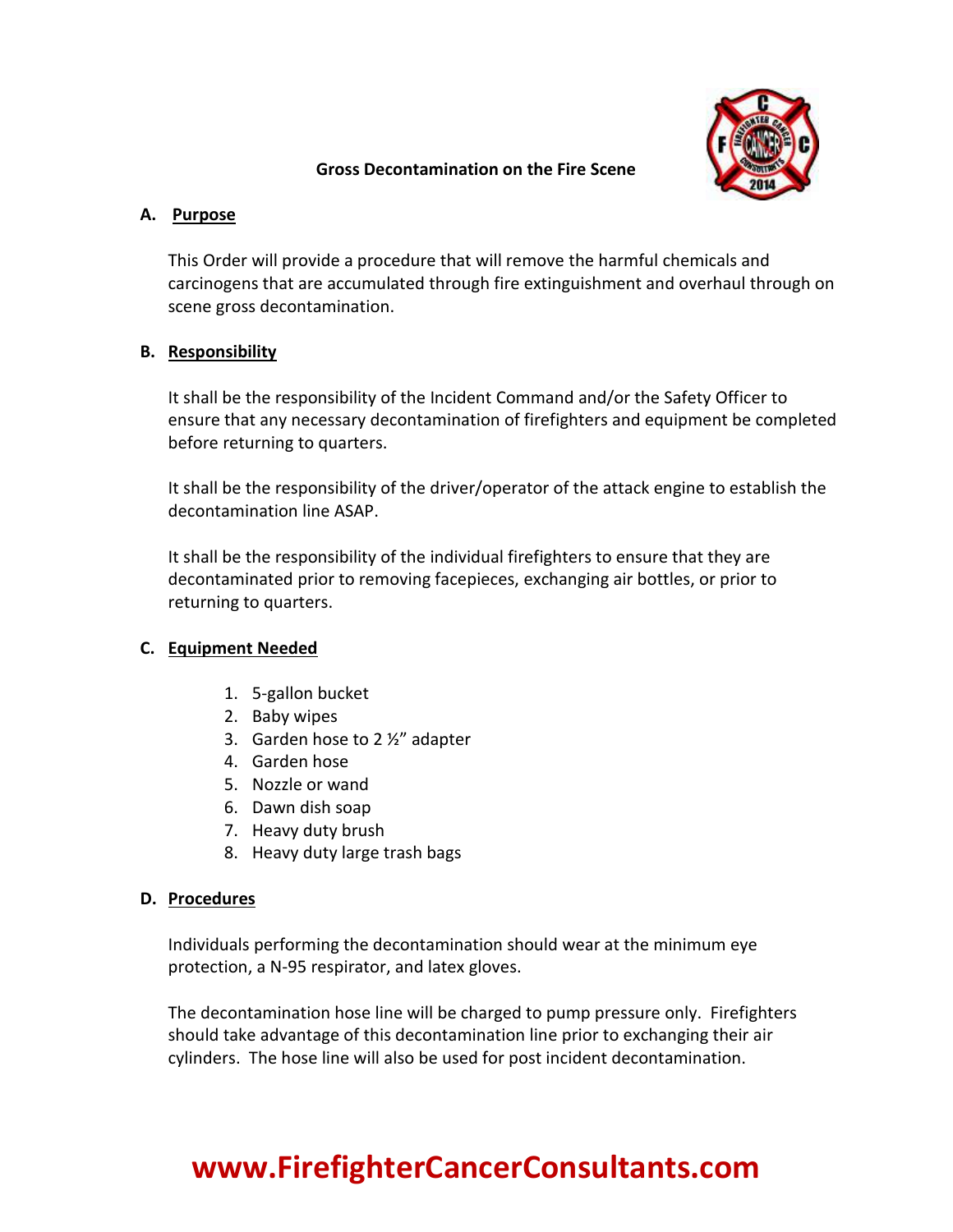If practical crews should perform these gross decontamination procedures on each other while they are still on air. Staying on air will prevent firefighters from getting contaminants splashed into their face and also protect them from inhaling airborne contaminants that are off gassing from their PPE.

#### **Wet Decontamination Procedures**

- 1. Add dawn to the brush.
- 2. Brush and wash off your gloves.
- 3. Close all pockets and flaps.
- 4. Slowly, without tipping it, remove and wash your helmet.
- 5. Clutch collar to minimize water entering through the neck opening.
- 6. With your hood in place, wash off your hood, facepiece, and regulator.
- 7. Wash your SCBA tank and connections.
- 8. While removing your facepiece be careful to keep it from any contaminated areas on your gear.
- 9. Wipe your face and hands off with baby wipes.

#### **Dry Decontamination Procedures**

During cold inclement weather the process of soaking firefighters while performing a wet decontamination may create additional safety hazards such as hypothermia, and equipment failure.

- 1. Brush off all large particles from the PPE, working from the head down.
- 2. Use damp towels to wipe the area around the firefighters facepiece to suspend any particulate matter.
- 3. Attempt to remove all of the visible contaminants.

#### **Post Activity Decontamination On Scene**

- 1. Individuals should wear eye protection, minimal N-95 respirator, and latex gloves.
- 2. All equipment and hose will be hosed down thoroughly prior to being placed on the apparatus.
- 3. PPE shall be doffed, sprayed, brushed with dawn detergent, and rinsed off.
- 4. All PPE should be placed in a trash bag in order to reduce contamination of the interior of the apparatus.
- 5. Wipe your face and hands off with baby wipes.

## **www.FirefighterCancerConsultants.com**